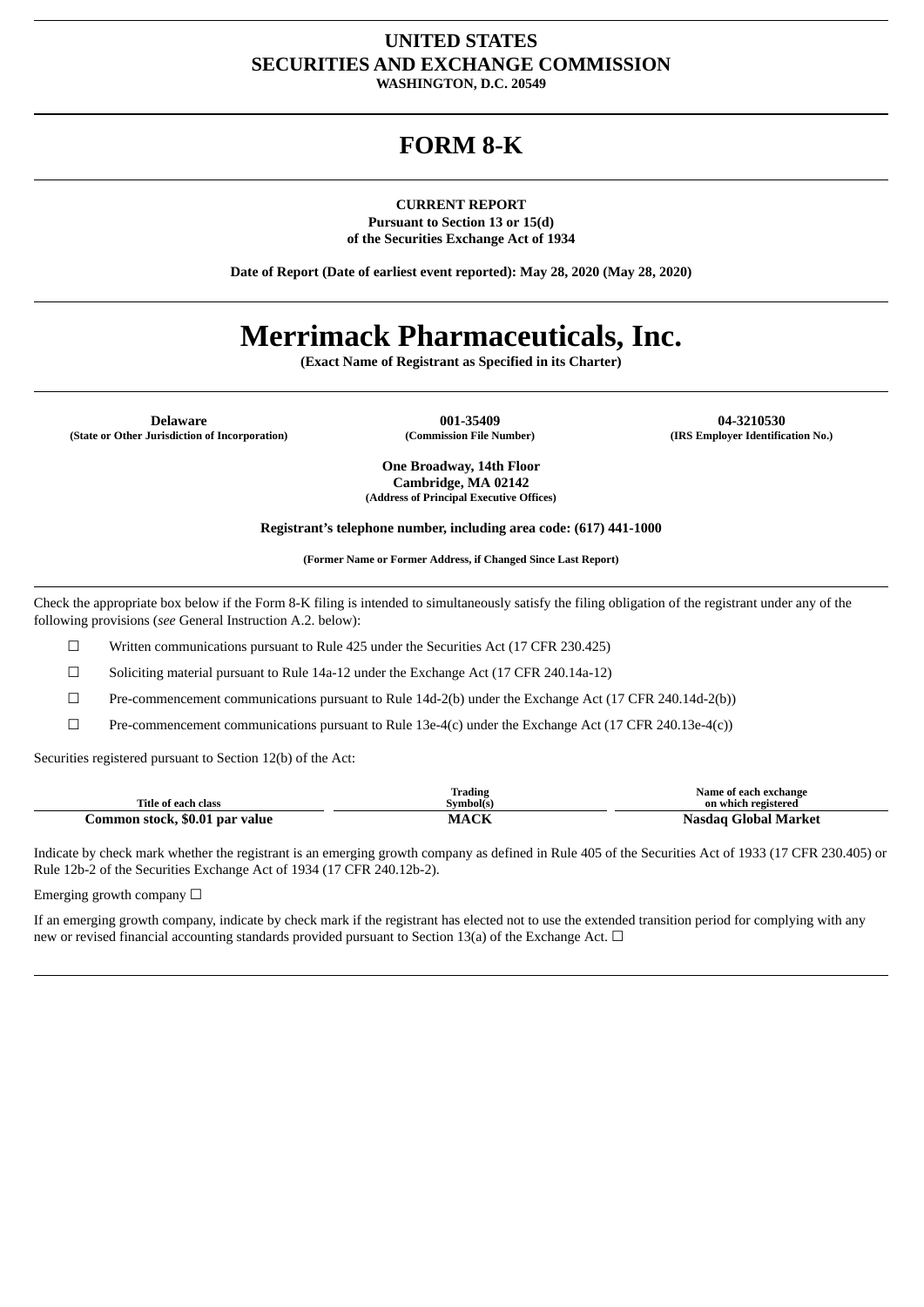### **Item 5.07. Submission of Matters to a Vote of Security Holders.**

At the 2020 Annual Meeting of Stockholders of Merrimack Pharmaceuticals, Inc. (the "Company") held on May 28, 2020, the Company's stockholders voted as follows:

1. The stockholders elected the nominees listed below to the Company's board of directors (the "Board"), each for a one year term ending at the Company's 2020 annual meeting of stockholders.

| <b>Nominees</b>         | For       | Withheld  | <b>Broker Non-Votes</b> |
|-------------------------|-----------|-----------|-------------------------|
| Gary L. Crocker         | 4.650.963 | 2,294,388 | 4, 155, 716             |
| Eric D. Andersen        | 4.673.559 | 2.271.792 | 4,155,716               |
| Noah G. Levy            | 4.670.717 | 2.274.634 | 4.155.716               |
| Ulrik B. Nielsen, Ph.D. | 4.112.716 | 2.832.635 | 4,155,716               |
| Russell T. Rav          | 4.674.405 | 2.270.946 | 4, 155, 716             |

2. The stockholders approved, on a non-binding advisory basis, the compensation of the Company's named executive officers.

| For:             | 3,531,128 |
|------------------|-----------|
| Against:         | 2,701,533 |
| Abstain:         | 712,690   |
| Broker Non-Votes | 4,155,716 |

3. The stockholders ratified the selection of Marcum LLP as the Company's independent registered public accounting firm for the fiscal year ending December 31, 2020.

| For:     | 10,743,612 |
|----------|------------|
| Against: | 274,078    |
| Abstain: | 83,377     |

4. The stockholders approved the adoption of the Company's Section 382 Tax Benefits Preservation Plan on **Annex A** set forth in the Company's Definitive Proxy Statement for the 2020 Annual Meeting of Stockholders.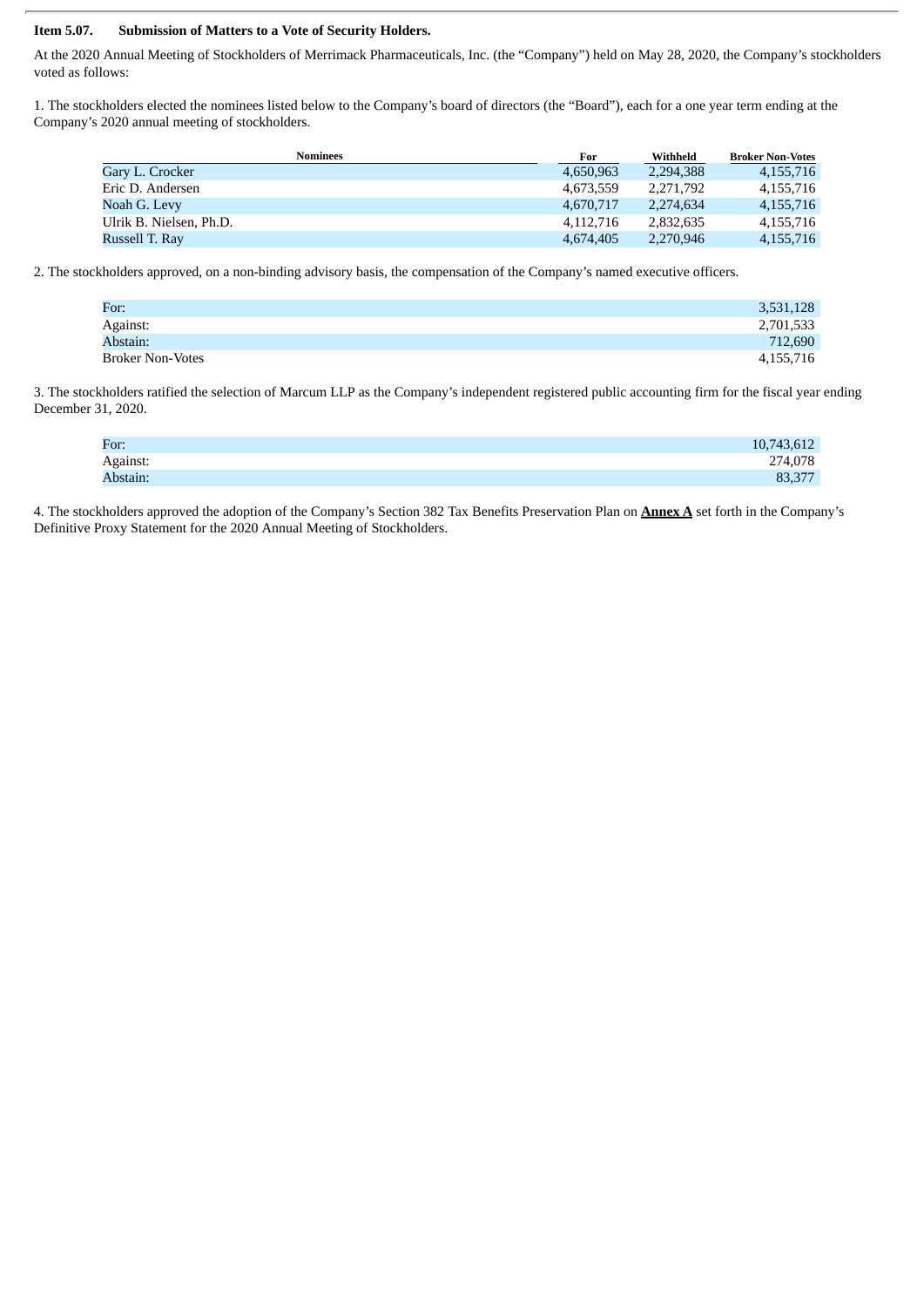| For:                    | 5,096,169 |
|-------------------------|-----------|
| Against:                | 1,065,282 |
| Abstain:                | 783,900   |
| <b>Broker Non-Votes</b> | 4,155,716 |

5. The stockholders rejected the Stockholder Proposal to amend the Company's charter and/or bylaws to require the Chair of the Board to be a non-management, independent member of the Board.

| For:                    | 2,830,207 |
|-------------------------|-----------|
| Against:                | 4,087,628 |
| Abstain:                | 27,516    |
| <b>Broker Non-Votes</b> | 4,155,716 |